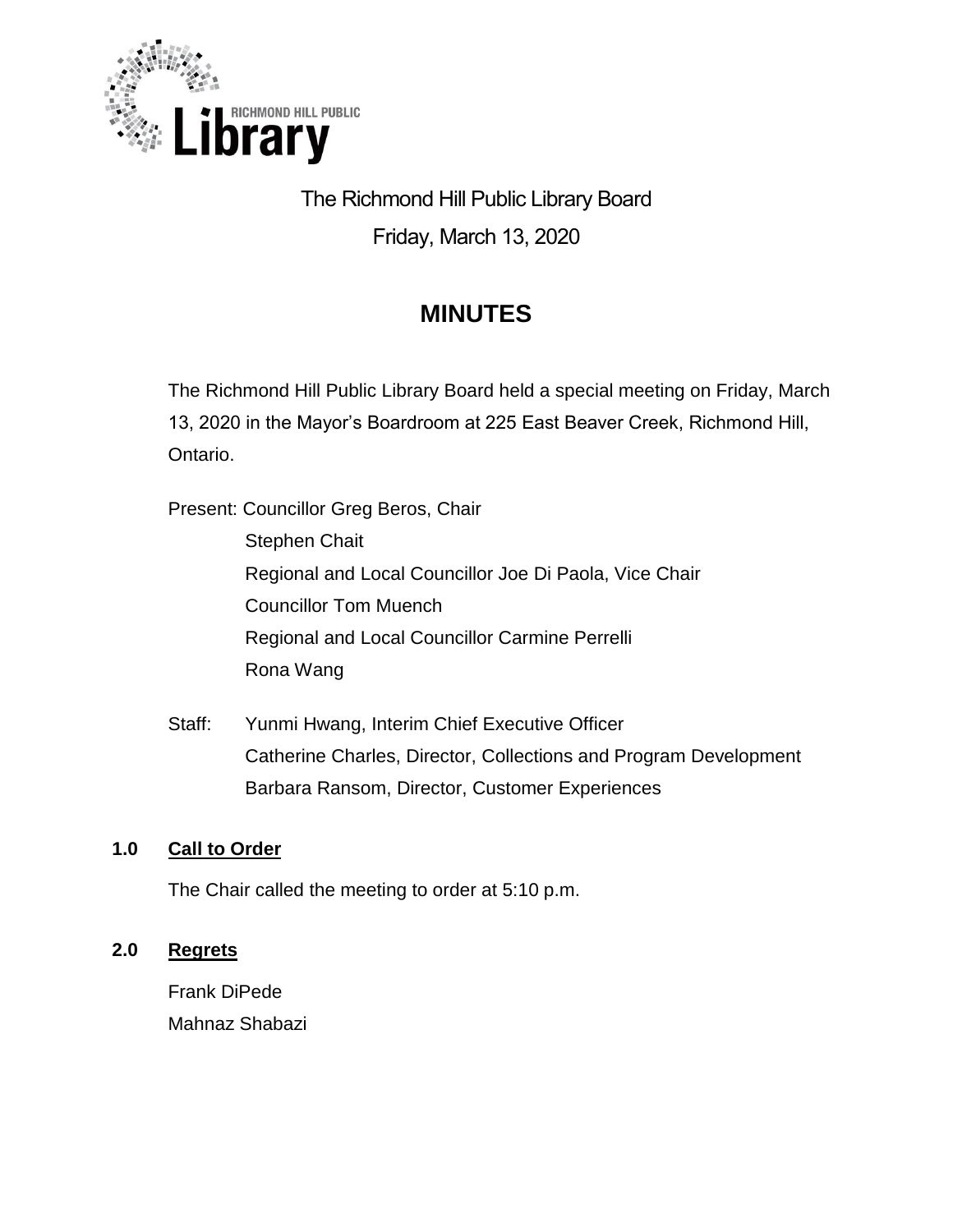#### **3.0 Adoption of Agenda**

**Motion:**

20:22

## **Moved By:**

Regional and Local Councillor Joe Di Paola

## **Seconded By:**

Regional and Local Councillor Carmine Perrelli

**THAT** the Agenda of March 13, 2020 be adopted.

## **CARRIED**

## **4.0 Disclosure of Pecuniary Interest and the General Nature Thereof**

There were no disclosures of pecuniary interest.

#### **5.0 Scheduled Business**

#### **5.1 Appointment of Interim Secretary**

**Motion:** 

20:23

**Moved By:**

Stephen Chait

#### **Seconded By:**

Rona Wang

**THAT** interim CEO, Yunmi Hwang, be appointed as the interim secretary of the Board.

## **CARRIED**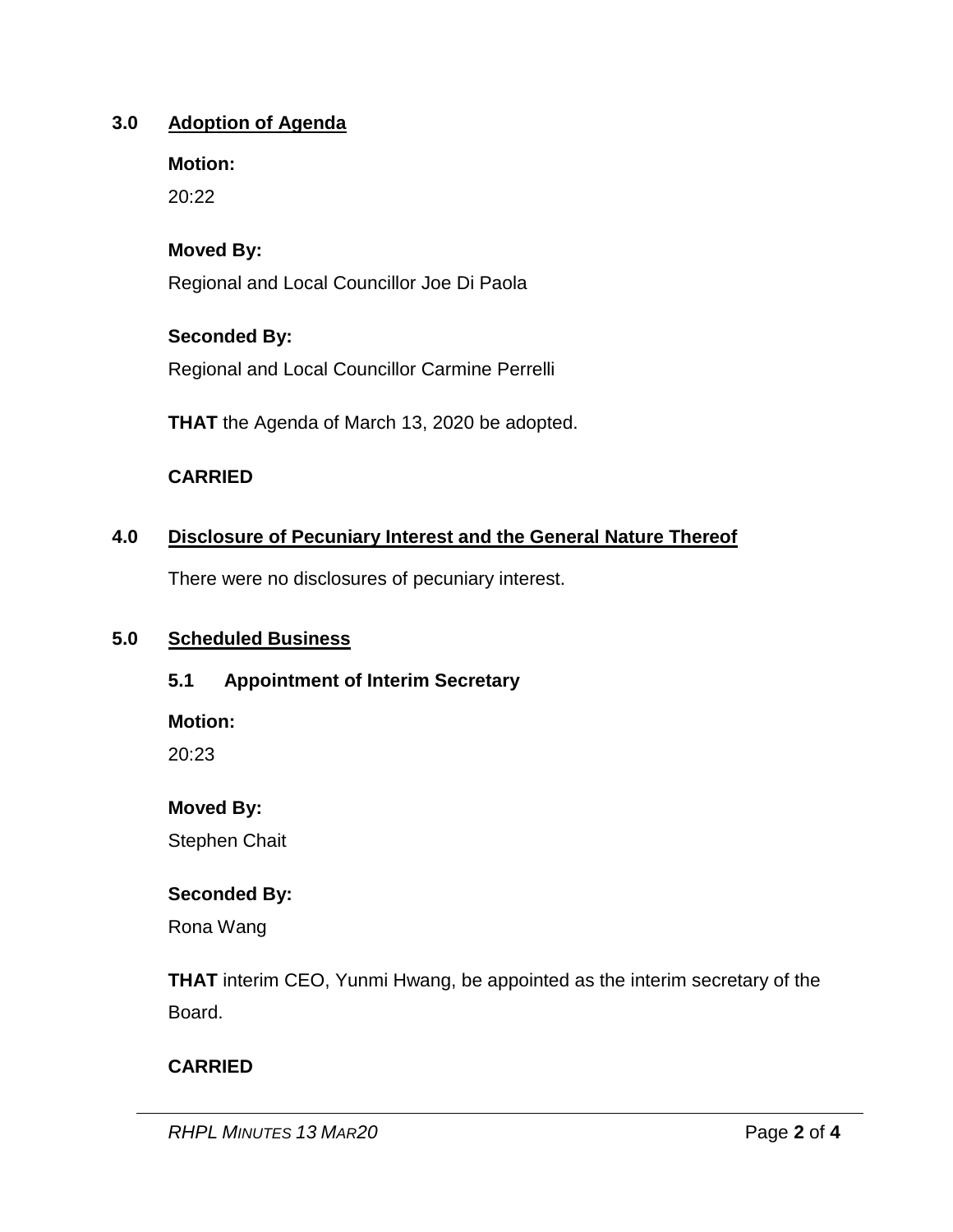## **5.2 Emergency or Time Sensitive Matter regarding a COVID-19 update**

**Motion:** 

20:24

## **Moved By:**

Regional and Local Councillor Joe Di Paola

## **Seconded By:**

Stephen Chait

**THAT** effective 11:59 p.m. March 13, 2020, the Library branches are closed to the public until April  $5<sup>th</sup>$  2020. Libraries will open according to its regular operating hours starting April 6<sup>th</sup>, 2020.

## **6.0 Date of Next Meeting**

The next Meeting of the Library Board will be held on **Tuesday, March 24, 2020 at 7:30 p.m.** at Central Library in the Boardroom.

#### **7.0 Adjournment**

**Motion:** 

20:25

## **Moved By:**

Regional and Local Councillor Carmine Perrelli

#### **Seconded By:**

Rona Wang

**THAT** the meeting be adjourned at 5:39 p.m.

## **CARRIED**